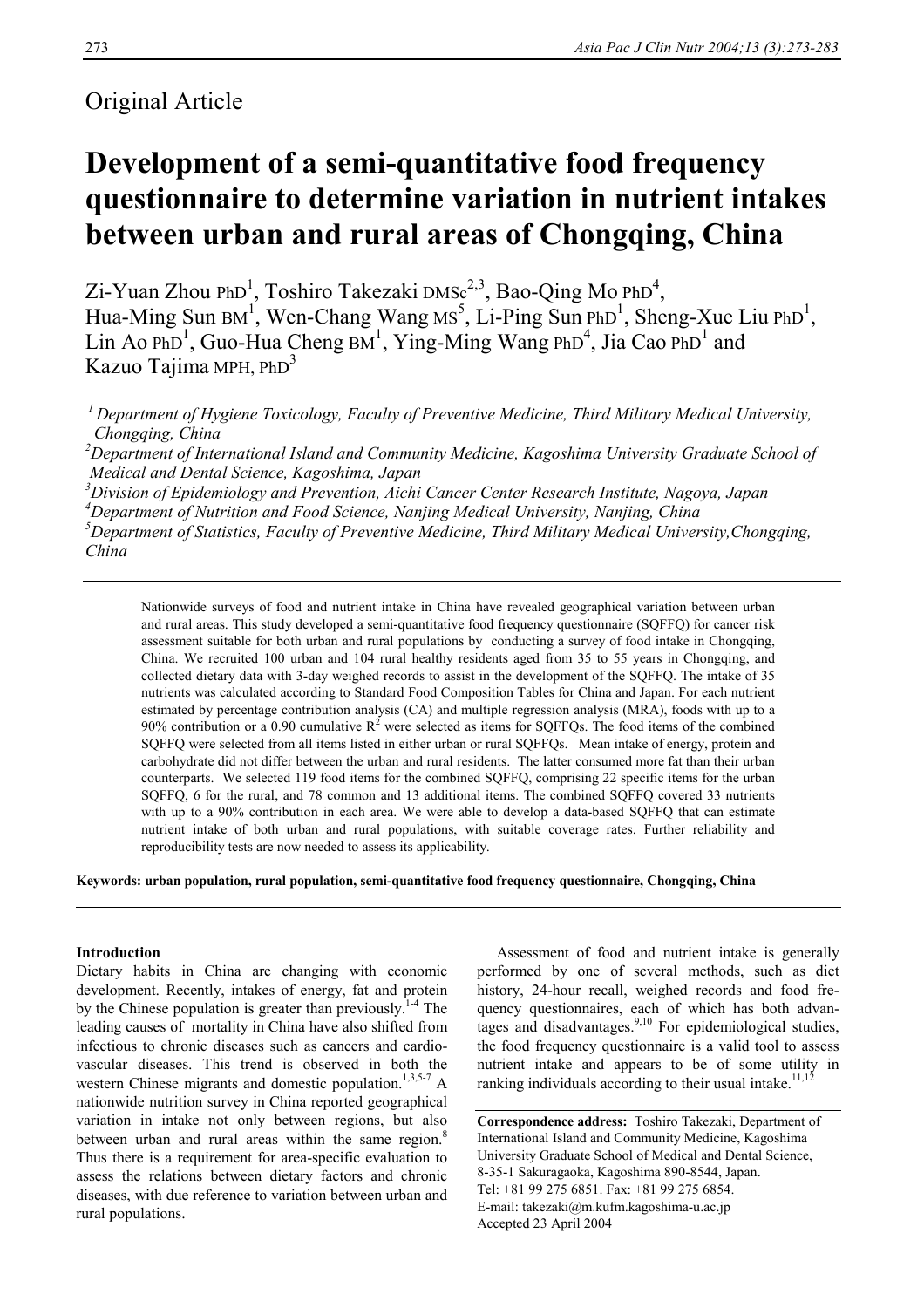Previous studies have reported this method to be comparable with other approaches, such as investigatoradministered diet history or 24-h recall, as a predictor of nutrients estimated from weighed food records, although complete estimation of food and nutrient intake by these methods remains difficult.<sup>13-14</sup> Although several studies reported the development of a food frequency questionnaire for overseas Chinese populations,  $6,15$  only a few reports have been published regarding the development of data-based food frequency questionnaires to estimate nutrient intake in China.<sup>16-18</sup>

 Chongqing, located in southwest China, one of the municipalities under the direct control of Chinese Central Government, has a population of near 30 million. The spectrum of causes of death and dietary habits in Chongqing and its adjacent provinces have changed appreciably over the last several decades, with an increased incidence of cancer cases.<sup>19-21</sup> This study aimed to develop a semi-quantitative food frequency questionnaire (SQFFQ) for cancer risk assessment by conducting a survey of food and nutrient intakes in urban and rural (40km from the city) areas of Chongqing, China. The instrument was designed to obtain comprehensive dietary habits by being sensitive to differing foods habits in both urban and rural populations.

### **Subjects and methods**

# *Subjects*

By multiple-stage stratified random sampling, we selected 7 blocks in urban areas of Chongqing (Shuangbei, Zhongxinwan, Guangrongpo, Dahegou, Tuanjieba, Qian-jinpo and Qiaomenshan) and 9 villages and towns in rural areas (Jingkou, Xianfengjie Niujiaofen, Majiapu, Heishizui, Wazupo, Daho, Fuxin, Huidibao). We selected rural areas within 40 km of urban areas, because our pilot survey of cancer patients in the target hospitals revealed the majority lived within this geographical distance (personal communications). At first, we selected the house according to our rule that the last number of the address in the surveyed street and village was "3". Then, we selected only one person who was 35 to 55 years old in the house, and asked him/her to participate in our study after oral explanation. When more than one person was nominated, we selected the oldest among them. We excluded residents who were suffering from diet-related diseases such as fatty liver or diabetes, or severe acute ailments, because their dietary habits might be influenced by their conditions. We determined that the number of study subjects required was 200 with 3-day dietary records according to previous studies in Japan and China that had sufficiently developed semi-quantitative food frequency questionnaire (SQFFQs). A previous Japanese study recruited 351 subjects with one-day records<sup>22</sup> and obtained data that covered 31 nutrients from the SQFFQ with up to 80% coverage. Our previous study in Jiangsu Province of China on 198 urban subjects and 214 rural subjects, both using the same method for the development of urban and rural SQFFQs, showed 29 and 28 nutrients of the uban and rural SQFFQs with up to 80% coverage, respectively.18 This study was conducted in accordance with the internationally agreed ethical principles for conducting medical research.

#### *Three-day weighed food records*

We used the three-day weighed food record (WFR) method to assist us in the development of the SQFFQ. Our previous Chinese study using this method for the development of SQFFQs revealed no apparent difference in nutrient intake between the 3-day and 7-day WFRs.<sup>18</sup> To standardize the survey method, nineteen investigators received a special 12-hour training course with simulated weighed food records. Furthermore, the weighing test for 20 commonly consumed foods, such as rice, fruits, meat, several vegetables and liquid, was performed within a variation of 5g/ml for every 250g/ml. In April of 2001, the survey was carried out, commencing on Sunday. The investigators weighed and recorded all food items consumed measuring them as raw materials before cooking. In some cases where foods could not be weighed before cooking, the weights of raw materials were estimated by both investigators and study subjects (with their agreement), using a recall method and food samples. Intake of alcoholic beverages was estimated by measuring volumes of water in the same containers. We measured the total amount of oils and condiments that were consumed over three days, and estimated actual intake amount by the subject according to the information from their family members, sharing the same diet. Investigators checked all data recorded within 24 hours, and some of them were again re-checked by a supervisor.

#### *Target nutrients*

We calculated the intake of 35 nutrients after adding the weights of foods consumed over three days and multiplying them by their nutrient contents, using the Standard Food Composition Table (version  $1)^{23}$  compiled by the Nutrition and Food Hygiene Institute, Preventive Medicine Science of Academy of China. The Japanese Standard Table of Food Composition (version  $4)^{24}$  and the Follow-up of Japanese Standard Table of Food Composition (version  $4^{25}$  were also employed for those nutrients whose compositions were not listed in the Chinese Standard Table. For some foods whose nutrient contents were not listed in Standard Tables, we applied nutrient data for surrogate foods with similar constituents. The 35 nutrients of interest were total energy, protein, fat (animal, plant, marine), carbohydrate, cholesterol, crude fibre, 9 vitamins (carotene, retinol, vitamins A,  $B_1$ ,  $B_2$ , C, D, E and nicotinic acid) and 10 minerals (potassium, sodium, calcium, magnesium, phosphorus, iron, zinc, copper, manganese and selenium), saturated fatty acid (SFA), mono-unsaturated fatty acid (MUFA), polyunsaturated fatty acid (PUFA), oleic acid, linoleic acid, linolenic acid, eicosapentaenoic acid (EPA), docosahexaenoic acid (DHA), n3-PUFA and n6-PUFA.

#### *Data analyses and selection of foods*

At first, we independently developed two SQFFQs suitable for both urban and rural populations, using the actual data from the 3 day weighed food records survey. All food items in these two SQFFQs were then combined in one common SQFFQ, expected to cover both populations. The selection of food items for developing the SQFFQs was performed using the same procedures as adopted by Tokudome and his colleagues.<sup>22</sup> In brief, a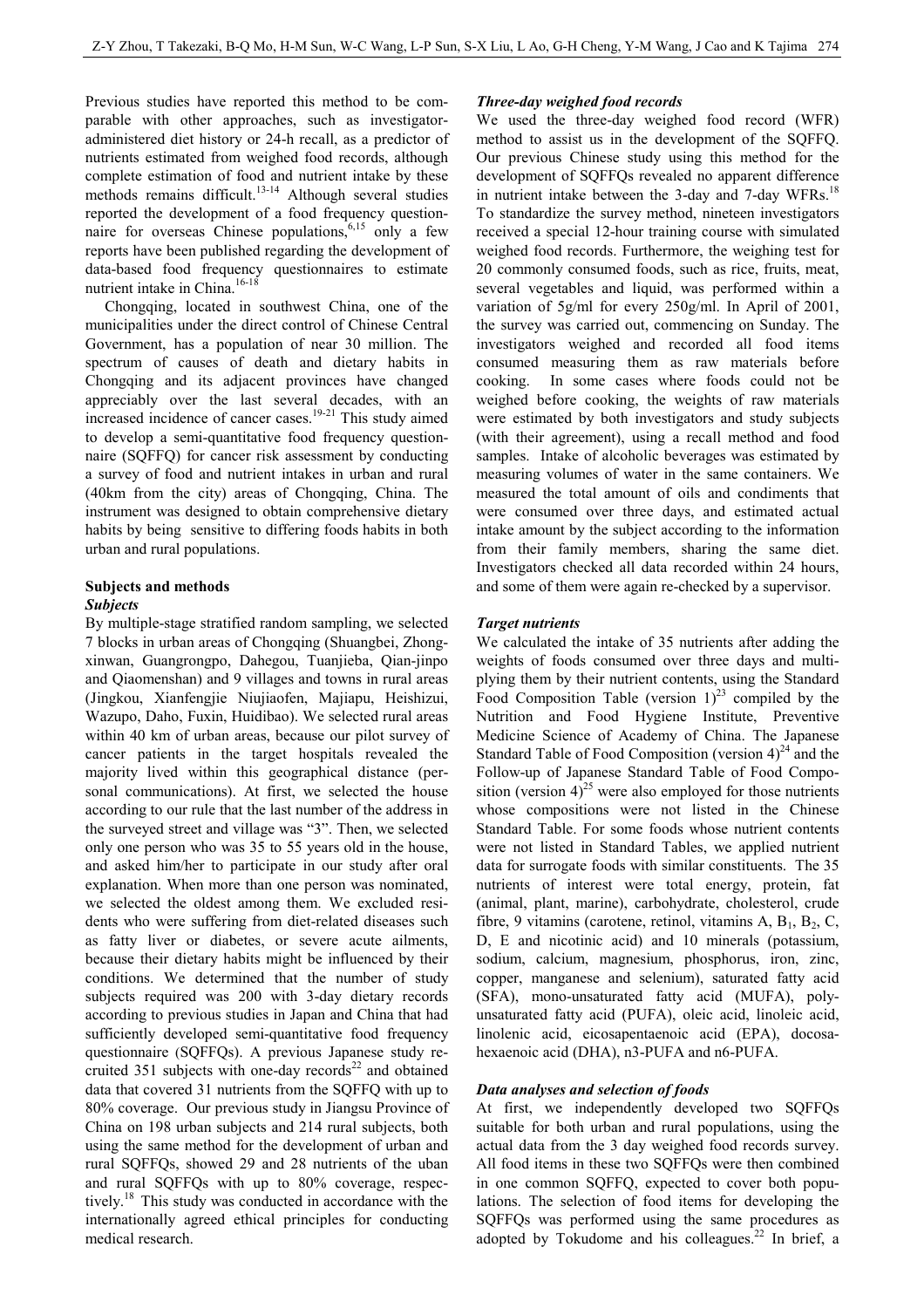modified cumulative % contribution analysis (CA) was employed. Each food item was listed according to its contribution to particular nutrients. We then selected food items with up to 90 cumulative % contribution. Furthermore, we performed forward multiple regression analysis (MRA), and selected food items with up to a 0.90 cumulative multiple regression coefficient, by nutrient. Thus, we determined food items for the urban and rural SQFFQs which were selected by either CA or MRA. Some food items with only a very small % contribution were excluded, because they may contribute marginally to total nutrient intake. Foods contributing only three or fewer nutrients, with relatively small % contributions, were also excluded. Finally, the food items of the combined SQFFQ were selected from all items listed in either the urban or rural SQFFQs.

 The statistical package, SPSS for Windows 10.0.1 (SPSS Inc., Chicago), was employed for analysis of the data. Differences in mean nutrient intake between areas were tested by the two-tailed Student t test.

#### *Intake frequency and portion size*

Following the methods of Tokudome, $22$  we classified intake frequency into eight categories: 1-3 times per month, 1-2 times per week, 3-4 times per week, 5-6 times per week, once a day, twice a day, thrice a day and four or more times a day. The mean portion size of each food was determined by mean food intake per one meal in the 3-day WFR. Portion size in SQFFQs was divided into six categories: none, 0.5, 1.0, 1.5, 2.0 and 3.0 or more. We also developed a food model booklet with standard portion sizes and actual sizes in pictures for representative food items.

#### **Results**

#### *Subjects*

We recruited 50 males and 50 females in the urban areas and 51 males and 54 females in the rural areas. The response rate was 100%, because our investigators, local doctors or health administrators, had a close and confidential relationship with the general population. As the working time of rural residents was not stable, this resulted in recruitment of 5 more rural subjects than the urban counterparts. One woman in the rural area had to be excluded from the study because of the development of severe heart disease. Finally, 100 urban and 104 rural residents were eligible. The mean ages and standard deviations were  $43.5 \pm 6.0$  and  $46.1 \pm 6.3$ , respectively, for urban males and females, and  $44.8 \pm 6.4$  and  $46.2 \pm 1.5$ 6.3 for rural males and females. The small age differences were not statistically significant between rural and urban subjects.

# *Intake of energy and selected nutrients by area and gender*

Mean intake of total energy, protein, carbohydrate and other nutrients did not differ between the urban and rural subjects, except for fat, several fatty acids, vitamin  $B_1$  and sodium (Table 1). The rural residents consumed more fat, including plant fat, SFA, MUFA and oleic acid, than the urban residents, with statistical significance. Animal and

plant fats were similarly consumed within both areas, while intake of marine fat was extremely low. Mean intakes of total energy and macronutrients tended to be higher in males than in females.

 The proportional ratios for total energy in urban and rural males were 13.7% vs. 12.8% for protein, 32.9% vs. 37.8% for fat, and 49.3% vs. 46.2% for carbohydrate. In urban and rural females they were 14.5% vs. 13.1% for protein, 34.7% vs. 37.6% for fat, and 50.8% vs. 49.5% for carbohydrate, respectively (data not shown in the Table).

#### *Selection and listing of food items*

The total number of food items listed in the survey was 171 in the urban area and 166 in the rural area. Of these, the numbers of food items with up to 90% CA ranged from 3 and 2 for Vitamin D to 53 and 48 for Vitamin  $B_2$ in the urban and rural areas, respectively (Table 2). The numbers for each nutrient in the urban population were larger than those for their rural counterparts, except for the cases of carotene, retinol, vitamin C, linolenic acid and n3-PUFAs, and more than half of the items were common to both. The numbers of food items selected by up to 0.9  $\mathbb{R}^2$  MRA were smaller than with CA for every nutrient, but the variation between urban and rural areas was again limited.

 We selected 129 and 100 food items for the urban and rural SQFFQs according to the selection criteria of CA or MRA methods, respectively. Foods that contained the same or similar nutrients with different cooking processes, appearance, or subgroups were combined into 100 urban and 84 rural food items by research nutritionists, such as rice (polished rice and hybridized rice), high quality flour (roasted bread, battercake and flour) and edible roots (sweet potatoes and taros). Furthermore, we intentionally added another 13 foods to the SQFFQ (see Appendix), because they are important food items for dietary factors of cancer<sup>26</sup> (e.g pig colon, loach, green tea and others), or seasonally taken at a high frequency in early spring (e.g bamboo roots, garlic seedlings) and in late summer and autumn (e.g hollow caudex vegetables, balsam pears, towel gourds). Finally, we selected 119 food items for the combined SQFFQ, comprising 22 specific items from the urban SQFFQ, 6 from the rural, and 78 common and 13 additional items. We listed these items according to the categorization scheme of the Chinese Standard Tables of Food Composition as follows: rice, flour products and noodles (11), dry legume and beans products (8), fresh beans (5), edible roots (5), melons (7), cauliflower (1), green-yellow vegetables (20), fruits (4), nuts (4), meat (domestic animal) and organ meat (12), bird meat (including chicken etc.) (5), marine lives (8), eggs (4), milk and milk products (1), preserved vegetables (4), mushrooms (6), oil (4), beverages (4) and condiments (6) (see Appendix).

#### *List of food items by energy and macronutrient*

Rice was the food item contributing the most to total energy in both urban and rural areas, followed by rape oil (Table 3). Of the top 10 food items, 7 were common to both areas. Rice also contributed most to protein intake in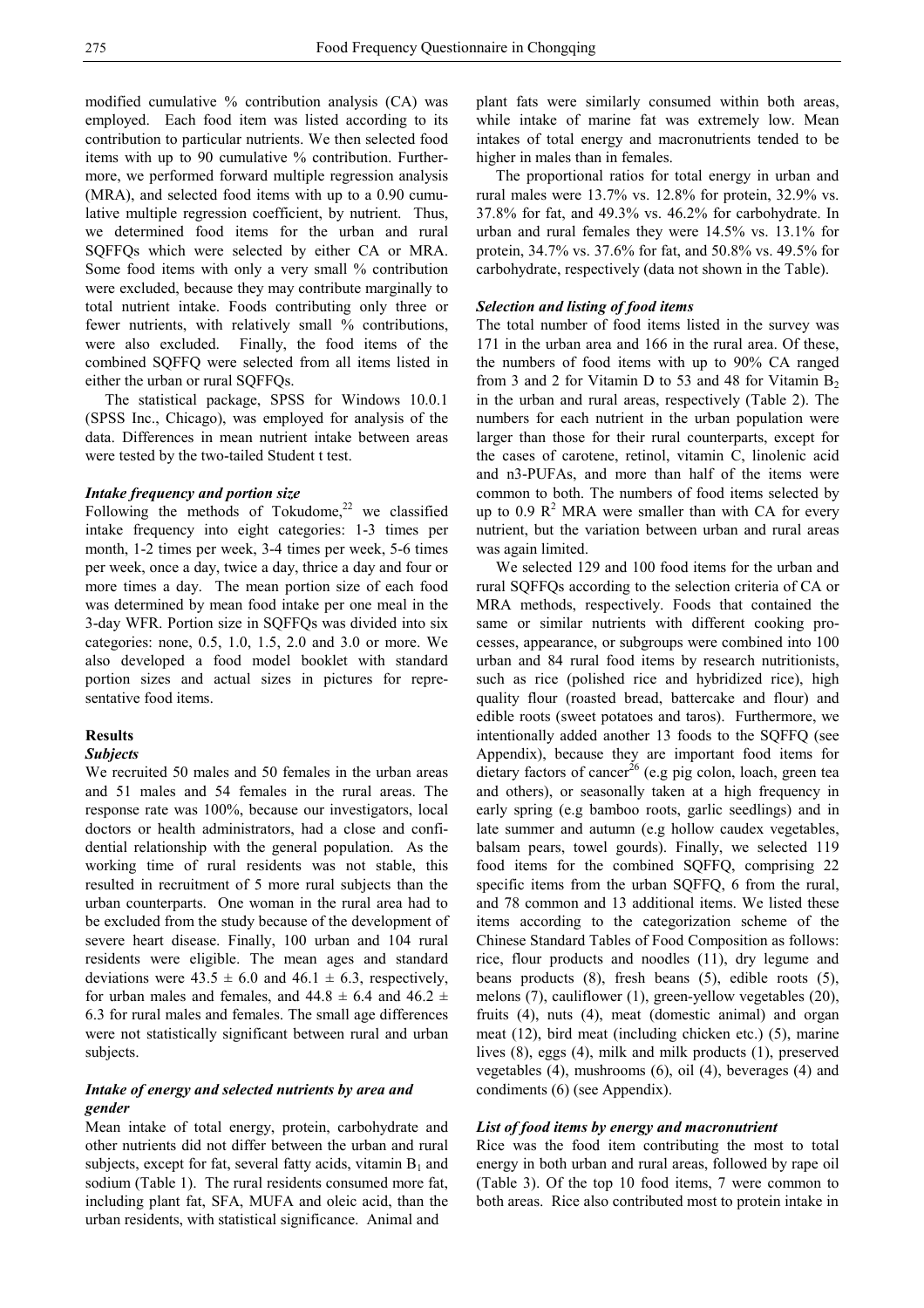| Nutrients           | Male<br>Urban<br>$(N=50)$ | Rural<br>$(N=53)$ | Female<br>Urban<br>$(N=50)$ | Rural<br>$(N=51)$ | Total<br>Urban<br>$(N=100)$ | Rural<br>$(N=104)$ | $P$ value <sup>a</sup> |
|---------------------|---------------------------|-------------------|-----------------------------|-------------------|-----------------------------|--------------------|------------------------|
|                     |                           |                   |                             |                   |                             |                    |                        |
| Age                 | $43.5 \pm 6.0$            | $44.8 \pm 6.4$    | $46.1 \pm 6.2$              | $46.2 \pm 6.3$    | $44.8 \pm 6.3$              | $45.5 \pm 6.3$     | 0.455                  |
| Energy (kcal)       | 2552.6±715.7              | 2702.3±844.5      | $2048.9 \pm 510.5$          | 2181.0±512.5      | 2300.8±668.3                | 2446.7±745.8       | 0.143                  |
| Protein (g)         | $87.3 \pm 26.2$           | $86.4 \pm 26.1$   | $74.3 \pm 24.3$             | $71.2 \pm 21.9$   | $80.8 \pm 26.0$             | 78.9±25.2          | 0.600                  |
| Fat $(g)$           | $93.3 \pm 55.2$           | $113.6 \pm 72.5$  | 79.0±38.6                   | $91.1 \pm 44.1$   | 86.2±47.9                   | $102.6 \pm 61.1$   | 0.035                  |
| Animal (g)          | $46.9 \pm 30.5$           | $52.3 \pm 60.0$   | $43.0 \pm 22.9$             | 43.0±28.4         | $45.0 \pm 26.9$             | 47.7±47.2          | 0.610                  |
| Plant $(g)$         | $45.4 \pm 45.2$           | $60.2 \pm 44.3$   | $35.4 \pm 29.8$             | $7.3 \pm 30.2$    | $40.4 \pm 38.4$             | 53.9±38.4          | 0.013                  |
| Marine              | $0.93 \pm 2.12$           | $1.07 \pm 1.85$   | $0.59 \pm 1.07$             | $0.89 \pm 1.58$   | $0.76 \pm 1.68$             | $0.98 \pm 1.71$    | 0.353                  |
| Carbohydrate (g)    | 314.8±103.9               | 312.0 ± 85.9      | $260.1 \pm 80.2$            | $270.1 \pm 57.6$  | 287.5±96.3                  | $291.5 \pm 76.0$   | 0.740                  |
| Crude fibre $(g)$   | $10.57 \pm 5.55$          | 11.04±7.92        | $9.21 \pm 5.98$             | $8.20 \pm 3.99$   | $9.89 \pm 5.78$             | $9.65 \pm 6.44$    | 0.778                  |
| Carotene (mg)       | $5.65 \pm 5.48$           | $5.10\pm4.40$     | $4.70 \pm 3.90$             | $4.14 \pm 3.45$   | $5.18\pm4.76$               | $4.63 \pm 4.00$    | 0.371                  |
| Vitamin A (ug)      | 333.3±718.1               | 399.3±7547.7      | 364.5±994.3                 | 213.4±245.9       | 348.9±863.0                 | 308.2±570.7        | 0.690                  |
| Retinol (mg)        | $1.28 \pm 1.12$           | $1.25 \pm 1.08$   | $1.15 \pm 1.29$             | $0.90 \pm 0.62$   | $1.21 \pm 1.20$             | $1.08 \pm 0.90$    | 0.374                  |
| Vitamin B1 (mg)     | $1.81 \pm 1.46$           | $2.13 \pm 2.09$   | $1.20 \pm 0.75$             | $2.08 \pm 2.20$   | $1.51 \pm 1.19$             | $2.11 \pm 2.14$    | 0.014                  |
| Vitamin B2 (mg)     | $1.02 \pm 0.47$           | $1.04 \pm 0.50$   | $0.94 \pm 0.51$             | $0.83 \pm 0.31$   | $0.98 \pm 0.49$             | $0.93 \pm 0.43$    | 0.503                  |
| Nicotinic acid (mg) | $17.1 \pm 5.4$            | $16.8 \pm 5.3$    | $14.4 \pm 5.4$              | $12.9 \pm 4.7$    | $15.8 \pm 5.5$              | $14.9 \pm 5.4$     | 0.252                  |
| Vitamin $C$ (mg)    | $82.6 \pm 53.2$           | $87.4 \pm 57.1$   | $79.5 \pm 38.0$             | $68.5 \pm 36.1$   | $81.1 \pm 46.1$             | $78.1 \pm 48.6$    | 0.658                  |
| Vitamin D (mg)      | 34.8±30.7                 | $35.3 \pm 28.6$   | $30.2 \pm 17.5$             | 32.9±25.4         | $31.5 \pm 25.1$             | $28.2 \pm 27.7$    | 0.380                  |
| Vitamin E (mg)      | $31.3 \pm 16.5$           | $35.7 \pm 34.6$   | $28.2 \pm 15.3$             | $30.7 \pm 18.6$   | $29.8 \pm 15.9$             | $33.3 \pm 27.7$    | 0.274                  |
| Potassium (g)       | $2.12 \pm 0.63$           | $2.18 \pm 0.54$   | $1.85 \pm 0.63$             | $1.71 \pm 0.47$   | $1.99 \pm 0.64$             | $1.95 \pm 0.56$    | 0.654                  |
| Sodium (g)          | $3.30 \pm 1.57$           | $4.64 \pm 2.58$   | $3.09 \pm 1.43$             | $3.63 \pm 1.53$   | $3.20 \pm 1.50$             | $4.15 \pm 2.18$    | ${}< 0.001$            |
| Calcium (mg)        | 457.4±212.8               | 476.8±182.4       | $405.1 \pm 155.1$           | 411.2±150.5       | $431.2 \pm 187.1$           | 444.6±169.9        | 0.592                  |
| Magnesium (mg)      | 317.4±92.4                | 315.8±79.8        | $294.2 \pm 108.8$           | $262.3 \pm 75.1$  | 305.8±101.1                 | 289.6±81.7         | 0.207                  |
| Iron $(mg)$         | $24.7 \pm 8.3$            | $28.7 \pm 23.9$   | $22.0 \pm 9.9$              | $21.1 \pm 7.1$    | $23.3 \pm 9.2$              | $25.0 \pm 18.1$    | 0.417                  |

**Table 1.** Intake of 35 target nutrients by area and gender according to 3-day WFRs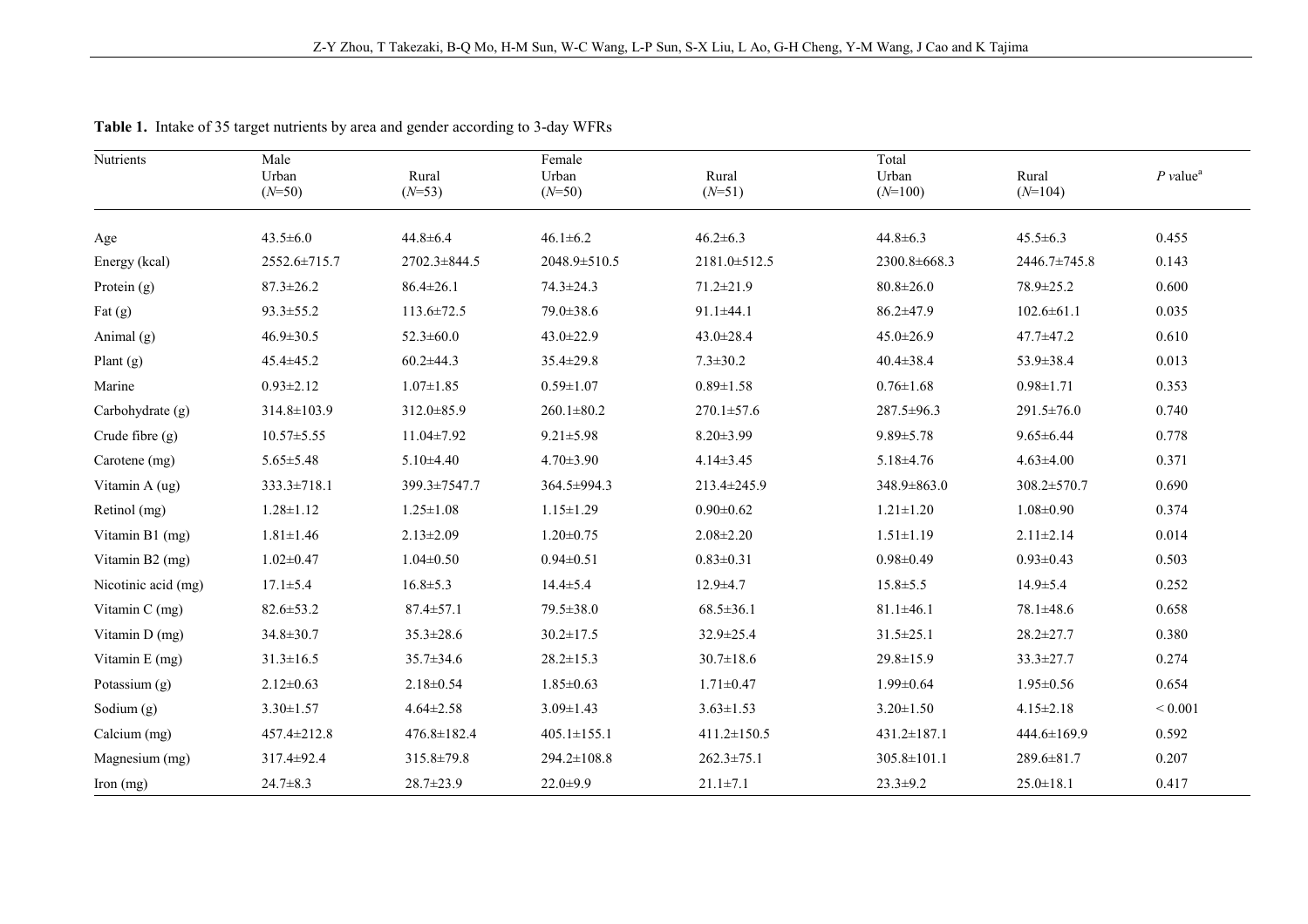| Nutrients                  | Male<br>Urban<br>$(N=50)$ | Rural<br>$(N=53)$ | Female<br>Urban<br>$(N=50)$ | Rural<br>$(N=51)$  | Total<br>Urban<br>$(N=100)$ | Rural<br>$(N=104)$ | $P$ value <sup>a</sup> |
|----------------------------|---------------------------|-------------------|-----------------------------|--------------------|-----------------------------|--------------------|------------------------|
| Manganese (mg)             | $7.46 \pm 2.64$           | $7.73 \pm 2.86$   | $7.25 \pm 4.96$             | $6.89 \pm 2.78$    | $7.35 \pm 3.95$             | $7.31 \pm 2.84$    | 0.944                  |
| $\text{Zinc} \text{ (mg)}$ | $12.8 \pm 3.8$            | $13.3 \pm 3.6$    | $12.4 \pm 6.9$              | $10.54 \pm 2.9$    | $12.6 \pm 5.6$              | $11.9 \pm 3.5$     | 0.293                  |
| Copper (mg)                | $2.55 \pm 1.24$           | $2.46 \pm 0.90$   | $2.37 \pm 1.16$             | $1.98 \pm 0.62$    | $2.46 \pm 1.20$             | $2.22 \pm 0.81$    | 0.103                  |
| Phosphorus (mg)            | 1179.4±294.9              | 1194.4±285.0      | 1007.8±248.6                | $1002.0 \pm 237.8$ | 1093.6±284.7                | 1100.0±278.9       | 0.871                  |
| Selenium (ug)              | $52.1 \pm 25.0$           | $48.3 \pm 22.5$   | $45.3 \pm 19.9$             | $44.9 \pm 19.1$    | $48.7 \pm 22.8$             | $46.6 \pm 20.9$    | 0.509                  |
| Cholesterol $(g)$          | $375.0 \pm 248.0$         | $438.3 \pm 364.1$ | $378.6 \pm 205.8$           | $417.0 \pm 289.0$  | 376.8±226.7                 | $427.9 \pm 328.0$  | 0.199                  |
| SFA (g)                    | $25.8 \pm 19.4$           | $32.4 \pm 19.2$   | $20.9 \pm 12.5$             | $25.5 \pm 13.6$    | $23.4 \pm 16.4$             | $29.0 \pm 17.0$    | 0.017                  |
| MUFA(g)                    | $42.2 \pm 26.7$           | $54.2 \pm 39.7$   | $35.6 \pm 19.0$             | $43.7 \pm 22.4$    | 38.9±23.3                   | $49.1 \pm 32.7$    | 0.012                  |
| PUFA $(g)$                 | $20.8 \pm 12.5$           | $23.5 \pm 16.9$   | $18.7 \pm 8.2$              | $18.6 \pm 9.4$     | $19.8 \pm 10.6$             | $21.1 \pm 13.9$    | 0.452                  |
| Oleic Acid (g)             | $29.6 \pm 22.3$           | $38.8 \pm 24.9$   | $24.7 \pm 15.3$             | $29.8 \pm 15.3$    | $27.1 \pm 19.2$             | $34.4 \pm 21.2$    | 0.011                  |
| Linoleic Acid $(g)$        | $17.0 \pm 10.5$           | $19.2 \pm 12.6$   | $15.4 \pm 6.8$              | $15.0 \pm 7.3$     | $16.22 \pm 8.8$             | $17.1 \pm 10.5$    | 0.515                  |
| Linolenic acid $(g)$       | $3.6 \pm 2.4$             | $4.1 \pm 4.7$     | $3.2 \pm 1.8$               | $3.5 \pm 2.3$      | $3.4 \pm 2.1$               | $3.8 \pm 3.7$      | 0.353                  |
| EPA(g)                     | $0.01 \pm 0.03$           | $0.01 \pm 0.02$   | $0.01 \pm 0.01$             | $0.01 \pm 0.02$    | $0.01 \pm 0.02$             | $0.01 \pm 0.02$    | 0.252                  |
| DHA(g)                     | $0.02 \pm 0.06$           | $0.01 \pm 0.03$   | $0.003 \pm 0.01$            | $0.01 \pm 0.02$    | $0.01 \pm 0.04$             | $0.01 \pm 0.03$    | 0.967                  |
| $N3-PUFA(g)$               | $3.7 \pm 2.4$             | $4.2 + 4.7$       | $3.3 \pm 1.8$               | $3.5 \pm 2.3$      | $3.5 \pm 2.1$               | $3.9 \pm 3.7$      | 0.356                  |

**Table 1.** continued .....Intake of 35 target nutrients by area and gender according to 3-day WFRs

SFA = saturated fatty acid, MUFA = mono-unsaturated fatty acid, PUFA = poly-unsaturated fatty acid, EPA = eicosapentaenoic acid, DHA = docosahexaenoic acid.

a) The difference of nutrient intake between urban and rural areas in combined the male and female subjects was examined by Student's t test.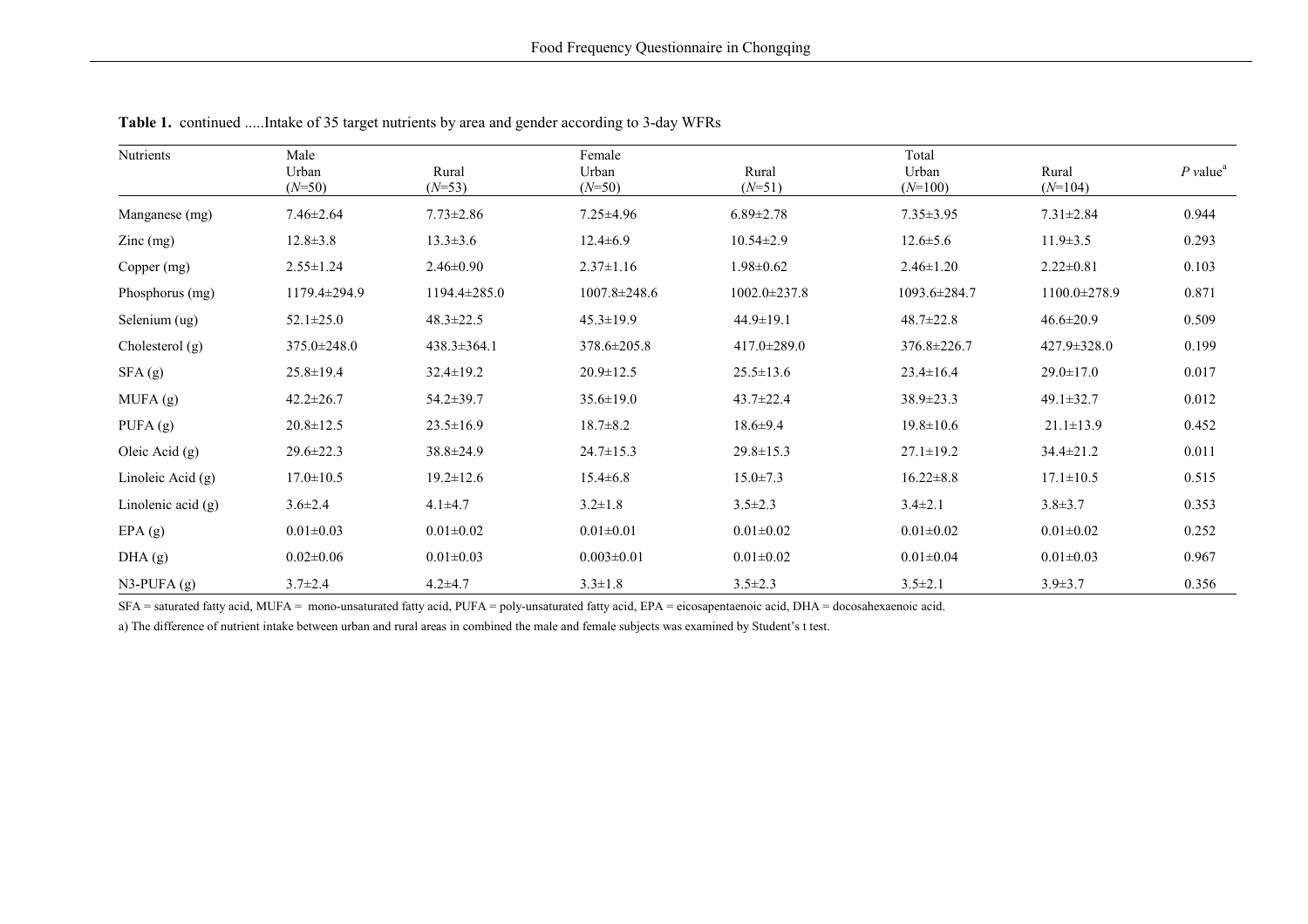| Nutrients              | Cumulative % contribution |                |              | Cumulative $R^2$ |                          |                  |
|------------------------|---------------------------|----------------|--------------|------------------|--------------------------|------------------|
|                        | Urban                     | Rural          | Common       | Urban            | Rural                    | Common           |
| Energy                 | 32                        | 28             | 27           | 14               | 13                       | $\overline{7}$   |
| Protein                | 42                        | 35             | 30           | 21               | 19                       | 10               |
| Fat                    | 17                        | 14             | 14           | 5                | 5                        | 5                |
| Carbohydrate           | 16                        | $10\,$         | $10\,$       | $\boldsymbol{7}$ | $\tau$                   | $\epsilon$       |
| Crude fibre            | 43                        | 37             | 29           | 10               | 6                        | $\sqrt{3}$       |
| Carotene               | 11                        | 12             | 9            | $\sqrt{2}$       | $\mathfrak{Z}$           | $\sqrt{2}$       |
| Vitamin A              | 6                         | $\tau$         | 5            | $\mathbf{1}$     | $\mathbf{1}$             | $\mathbf{1}$     |
| Retinol                | 16                        | 18             | 13           | $\overline{2}$   | 3                        | $\overline{c}$   |
| Vitamin $B_1$          | 25                        | 18             | $17\,$       | $\overline{c}$   | $\mathbf{1}$             | $\mathbf{1}$     |
| Vitamin B <sub>2</sub> | 53                        | 48             | 39           | 11               | 14                       | 5                |
| Nicotinic acid         | 43                        | 35             | 30           | 18               | 14                       | 11               |
| Vitamin C              | 19                        | 23             | 17           | $\boldsymbol{9}$ | 10                       | 5                |
| Vitamin D              | $\overline{\mathbf{3}}$   | $\overline{c}$ | $\mathbf{2}$ | $\overline{3}$   | 3                        | $\mathfrak{Z}$   |
| Vitamin E              | 26                        | 21             | 17           | $\mathfrak{Z}$   | $\mathbf{1}$             | $\mathbf{1}$     |
| Potassium              | 52                        | 47             | 37           | 19               | 25                       | 9                |
| Sodium                 | 10                        | $\tau$         | 6            | $\overline{4}$   | $\overline{4}$           | $\sqrt{3}$       |
| Calcium                | 51                        | 45             | 35           | 12               | 17                       | $\,$ 8 $\,$      |
| Magnesium              | 47                        | 42             | 35           | 20               | 20                       | $\boldsymbol{9}$ |
| Iron                   | 52                        | 44             | 38           | 13               | $\overline{\mathbf{3}}$  | $\sqrt{2}$       |
| Manganese              | 24                        | 22             | $17\,$       | $\overline{4}$   | $\tau$                   | $\overline{4}$   |
| Zinc                   | 45                        | 38             | 33           | 18               | 18                       | 10               |
| Copper                 | 40                        | 39             | 29           | $\boldsymbol{7}$ | 10                       | $\overline{4}$   |
| Phosphorus             | 44                        | 36             | 33           | 23               | 20                       | 11               |
| Selenium               | 40                        | 31             | 29           | 16               | 15                       | $\boldsymbol{7}$ |
| Cholesterol            | 18                        | 16             | 15           | $\boldsymbol{9}$ | $\tau$                   | $\sqrt{5}$       |
| <b>SFA</b>             | 13                        | 13             | 11           | 5                | 5                        | $\overline{4}$   |
| <b>MUFA</b>            | 12                        | 12             | 11           | $\overline{4}$   | $\overline{\mathbf{4}}$  | $\overline{4}$   |
| <b>PUFA</b>            | 16                        | 16             | 14           | 5                | $\overline{4}$           | $\overline{4}$   |
| Oleic acid             | 15                        | 13             | 13           | 5                | 6                        | 5                |
| Linoleic acid          | 17                        | 16             | 14           | $\sqrt{6}$       | 5                        | 5                |
| Linolenic acid         | 6                         | 7              | 5            | $\sqrt{2}$       | $\overline{c}$           | $\overline{c}$   |
| <b>EPA</b>             | 6                         | $\overline{4}$ | 3            | $\overline{4}$   | $\overline{\mathcal{L}}$ | $\mathfrak{Z}$   |
| <b>DHA</b>             | 6                         | 4              | 3            | $\sqrt{2}$       | $\mathfrak{Z}$           | $\mathbf{1}$     |
| N3-PUFA                | 7                         | 8              | 6            | $\sqrt{2}$       | $\overline{c}$           | $\sqrt{2}$       |
| N6-PUFA                | 17                        | 16             | 15           | 5                | 6                        | 5                |

**Table 2.** Number of foods contributing to 35 nutrients with up to 90 cumulative % contribution and 0.90 cumulative  $R^2$  by area

SFA: saturated fatty acid, MUFA: mono-unsaturated fatty acid, PUFA, poly-unsaturated fatty acid, EPA: eicosapentaenoic acid, DHA: docosahexaenoic acid.

both areas, and 6 items were common in the top 10. Horse beans specifically contributed more as a protein resource in the urban area. For fat, rape oil was the major contributor in both areas, and 8 items were common in the top 10 foods. Lard was consumed more in the rural area. For carbohydrate, polished rice was a major contributor in both areas, and 9 items were common in the top 10 foods.

#### *Percentage coverage of nutrients by the SQFFQ*

We calculated the percentage coverage of each nutrient of the urban, rural and combined SQFFQs, for each intake in standard WFRs (Table 4). The number of food items with up to 90% of the coverage was 33, 32 and 33 in the urban, rural and combined SQFFQs, respectively. The coverage percentages for EPA and DHA were less than 80%.

# **Discussion**

#### *Foods and nutrient intake in the urban and rural areas*

The present investigation revealed that intake of total energy and macronutrients, except for fat, did not significantly differ between urban and rural residents of Chongqing. This is in contrast to the findings reported by the National Nutrition Survey of China. In the nationwide survey, fat and protein intake in the urban areas were higher than in the rural areas, but carbohydrate intake was greater in the latter.<sup>8</sup> The variation in Sichuan Province, bordering on Chongqing, was similar to that at the national level. Obvious differences in other nutrients, except for vitamin B<sub>1</sub>, sodium, oleic acid, SFA, and MUFA, were also not observed between the urban and rural areas in the present study. Actually, the total energy intake for combined male and female was only 7.5%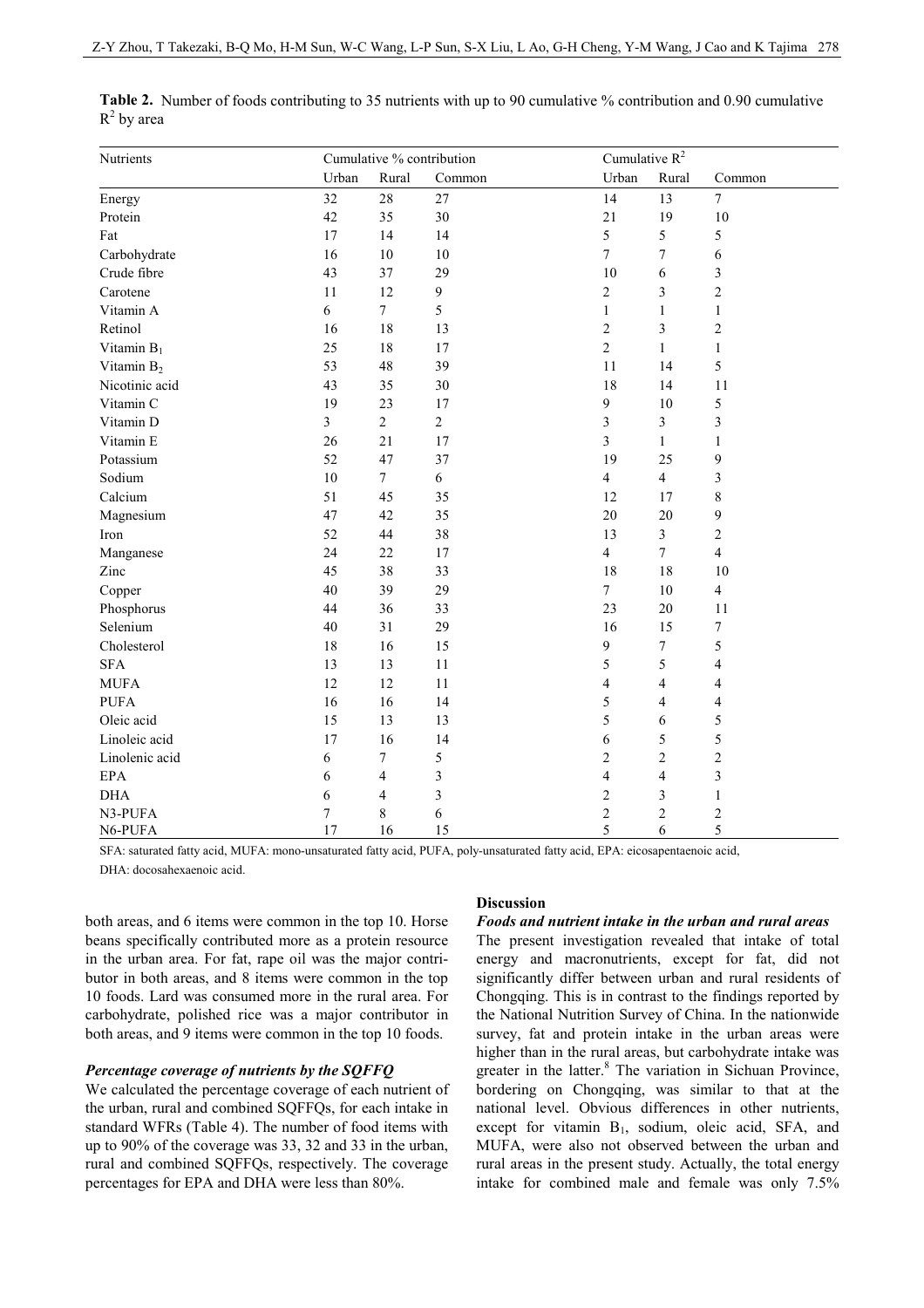| Energy        |      |               |      | Protein       |      |                |      | Fat           |      |            |      | Carbohydrate  |      |                   |      |
|---------------|------|---------------|------|---------------|------|----------------|------|---------------|------|------------|------|---------------|------|-------------------|------|
| Urban         |      | Rural         |      | Urban         |      | Rural          |      | Urban         |      | Rural      |      | Urban         |      | Rural             |      |
| Polished rice | 30.1 | Polished rice | 32.1 | Polished rice | 17.5 | Polished rice  | 20.4 | Rape oil      | 20.4 | Rape oil   | 32.3 | Polished rice | 55.1 | Polished rice     | 60.1 |
| Rape oil      | 10.2 | Rape oil      | 12.2 | Horse bean    | 8.0  | Pork (muscle)  | 7.4  | Fresh pork    | 15.3 | Lard       | 13.5 | HQ flour      | 10.3 | HQ flour          | 16.6 |
| Fresh pork    | 6.2  | HQ flour      | 7.7  | Pork (muscle) | 6.5  | HQ flour       | 7.0  | Salad oil     | 1.5  | Pork (fat) | 12.2 | Noodle        | 7.9  | Peas              | 2.8  |
| HQ flour      | 5.5  | Lard          | 5.1  | Fresh pork    | 5.9  | Chicken egg    | 5.4  | Pork (fat)    | 7.5  | Fresh pork | 9.7  | Horse bean    | 5.0  | Sticky rice       | 2.7  |
| Noodle        | 4.5  | Pork (fat)    | 4.6  | Chicken egg   | 4.8  | Fresh pork     | 4.5  | Lard          | 6.2  | Salad oil  | 4.7  | Peas          | 2.3  | Potato            | 1.6  |
| Salad oil     | 3.9  | Fresh pork    | 4.3  | HQ flour      | 4.6  | Peas           | 4.4  | Pork (rib)    | 3.8  | Pork       | 2.7  | Soybean curd* | 2.2  | Soybean<br>noodle | 1.5  |
|               |      |               |      |               |      |                |      |               |      | knuckle    |      |               |      |                   |      |
| Horse bean    | 3.8  | Peas          | 2.0  | Pork (rib)    | 3.7  | Pork knuckle   | 3.9  | Chicken egg   | 2.6  | Chicken    | 2.4  | Horse bean    | 5.0  | Sticky rice       | 2.7  |
|               |      |               |      |               |      |                |      |               |      | egg        |      |               |      |                   |      |
| Pork (fat)    | 2.5  | Salad oil     | 1.8  | Noodle        | 3.6  | Preserved pork | 3.4  | Polishes rice | 2.1  | Duck       | 2.3  | Sticky rice   | 2.9  | Noodle            | 2.5  |
| Lard          | 2.1  | Pork (muscle) | 1.7  | Peas          | 3.5  | Chub           | 3.4  | Pork (muscle) | 1.9  | Pork (rib) | 2.2  | Peas          | 2.3  | Potato            | 1.6  |
| Ardent spirit | 1.9  | Chicken egg   | 1.7  | Chicken       | 3.3  | Soybean curd** | 2.8  | Sausage       | 1.8  | Sausage    | 2.1  | Soybean curd* | 2.2  | Soybean<br>noodle | 1.5  |

**Table 3.** Percentage contributions of the top 10 foods for protein, fat and carbohydrate in the urban and rural areas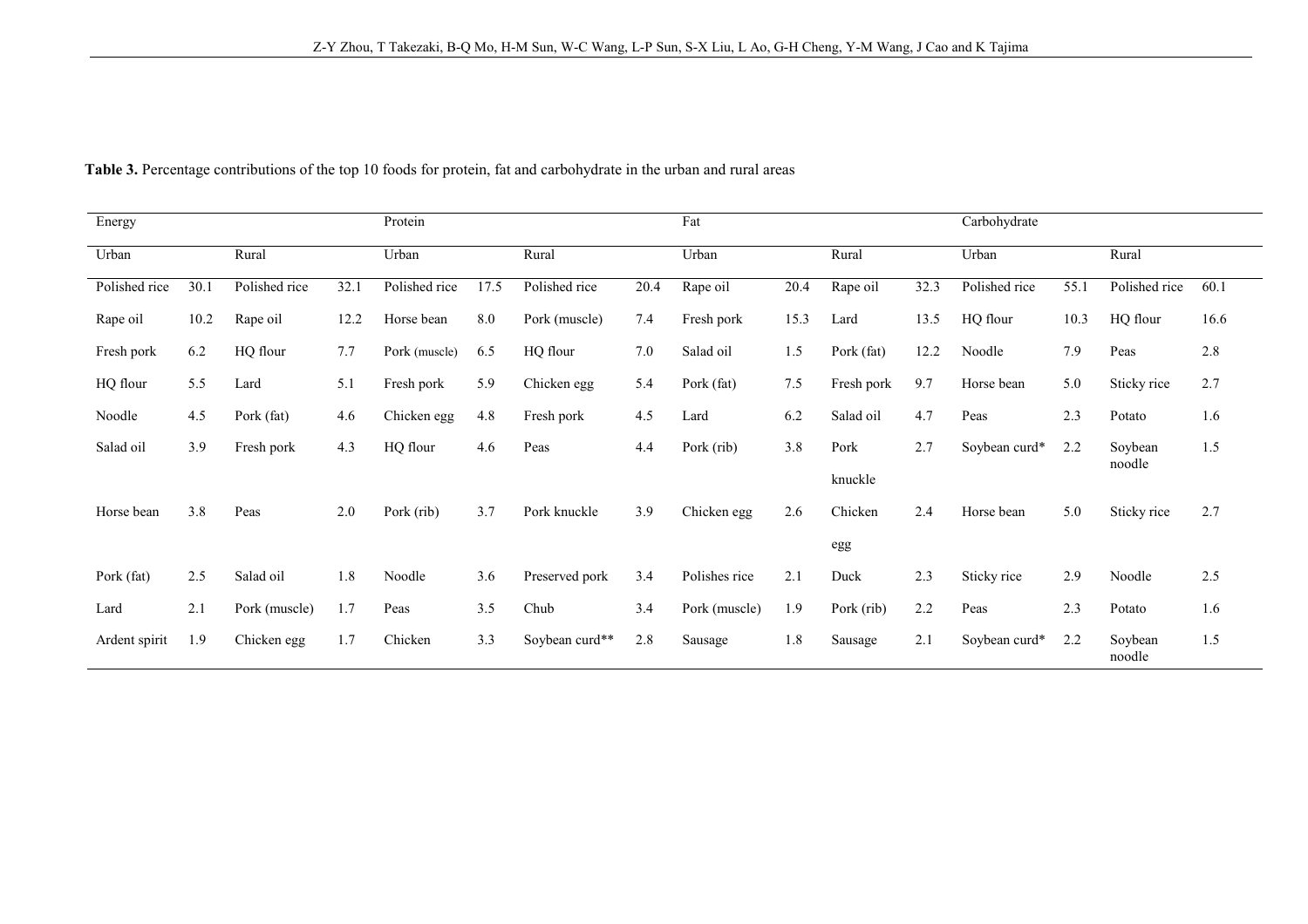lower in the present urban area and almost equal in the rural area than those in the representative urban and rural areas of Sichuan Province  $(Table 5)$ .<sup>8</sup> Total energy intake found in our study was also similar to values reported in another study conducted in China. $27$  The mean intakes of other major nutrients in the present study's urban and rural areas respectively, were 14.6% higher and 27.4% higher for protein; 10.1% higher and 53.6% higher for fat; 27.8% lower and 51.6% lower for carbohydrate; and 46.6% lower and 26.4% lower for crude fibre, compared with

the respective Sichuan figures of the 1992 nation-wide survey. Each urban and rural population in the present study consumed more protein and fat, but less carbohydrate and sodium than the urban and rural populations in the national survey. These comparisons reveal that the intake values in the rural area in the current study are closer to those of the urban area of Sichuan Province than of the rural area. The nutrient differences between urban and rural areas in the current study was relatively small, compared with urban and rural areas of the Sichuan

| Nutrients      | Urban SQFFQ<br>$(100$ foods) | Rural SQFFQ<br>$(84$ foods) | Combined SQFFQ<br>$(106$ foods) |                    |
|----------------|------------------------------|-----------------------------|---------------------------------|--------------------|
|                | Urban<br>residents           | Rural<br>residents          | Urban<br>residents              | Rural<br>residents |
| Energy         | 97.0                         | 96.1                        | 97.1                            | 96.6               |
| Protein        | 95.2                         | 92.2                        | 95.5                            | 93.4               |
| Fat            | 97.7                         | 95.5                        | 97.8                            | 95.7               |
| Carbohydrate   | 97.3                         | 98.2                        | 97.3                            | 98.9               |
| Crude fibre    | 91.7                         | 94.5                        | 92.7                            | 99.9               |
| Carotene       | 96.9                         | 97.8                        | 98.8                            | 98.1               |
| Vitamin A      | 96.6                         | 97.6                        | 96.7                            | 97.7               |
| Retinol        | 96.8                         | 97.7                        | 98.2                            | 98.0               |
| Vitami n $B_1$ | 97.0                         | 98.2                        | 97.1                            | 98.6               |
| Vitamin $B_2$  | 93.7                         | 92.9                        | 94.6                            | 95.8               |
| Nicotinic acid | 93.5                         | 93.2                        | 94.2                            | 96.3               |
| Vitamin C      | 95.4                         | 92.0                        | 96.6                            | 93.3               |
| Vitamin D      | 97.0                         | 99.5                        | 97.0                            | 99.6               |
| Vitamin E      | 96.2                         | 97.5                        | 96.4                            | 97.8               |
| Potassium      | 95.1                         | 94.9                        | 95.9                            | 95.9               |
| Sodium         | 99.2                         | 98.8                        | 99.2                            | 98.9               |
| Calcium        | 94.3                         | 91.9                        | 94.8                            | 93.2               |
| Magnesium      | 93.9                         | 95.9                        | 94.4                            | 97.4               |
| Iron           | 94.3                         | 95.5                        | 94.8                            | 96.8               |
| Manganese      | 91.9                         | 96.2                        | 92.1                            | 97.7               |
| Zinc           | 95.2                         | 95.1                        | 95.5                            | 96.9               |
| Copper         | 90.1                         | 94.3                        | 90.3                            | 95.6               |
| Phosphorous    | 94.9                         | 95.6                        | 95.3                            | 96.7               |
| Selenium       | 92.2                         | 91.7                        | 92.7                            | 92.6               |
| Cholesterol    | 94.6                         | $88.0\,$                    | 94.9                            | 88.5               |
| ${\rm SFA}$    | 98.3                         | 95.7                        | 98.4                            | 95.8               |
| <b>MUFA</b>    | 98.6                         | 95.3                        | 98.6                            | 95.3               |
| <b>PUFA</b>    | 98.6                         | 97.0                        | 98.7                            | 97.1               |
| Oleic acid     | 98.1                         | 93.4                        | 98.2                            | 93.5               |
| Linolenic acid | 98.6                         | 96.8                        | 98.6                            | 96.9               |
| Linoleic acid  | 99.3                         | 98.4                        | 99.3                            | 98.5               |
| $\rm{EPA}$     | 65.1                         | 72.7                        | 65.1                            | 74.7               |
| DHA            | 59.7                         | 69.5                        | 59.7                            | 76.0               |
| N3-PUFA        | 99.1                         | 98.2                        | 99.1                            | 98.4               |
| N6-PUFA        | 98.6                         | 96.8                        | 98.6                            | 97.0               |

|  | <b>Table 4.</b> Nutrient coverage (%) of the foods in the SQFFQs |  |  |  |  |  |
|--|------------------------------------------------------------------|--|--|--|--|--|
|--|------------------------------------------------------------------|--|--|--|--|--|

SFA: saturated fatty acid, MUFA: mono-unsaturated fatty acid, PUFA, poly-unsaturated fatty acid, EPA: eicosapentaenoic acid, DHA: docosahexaenoic acid.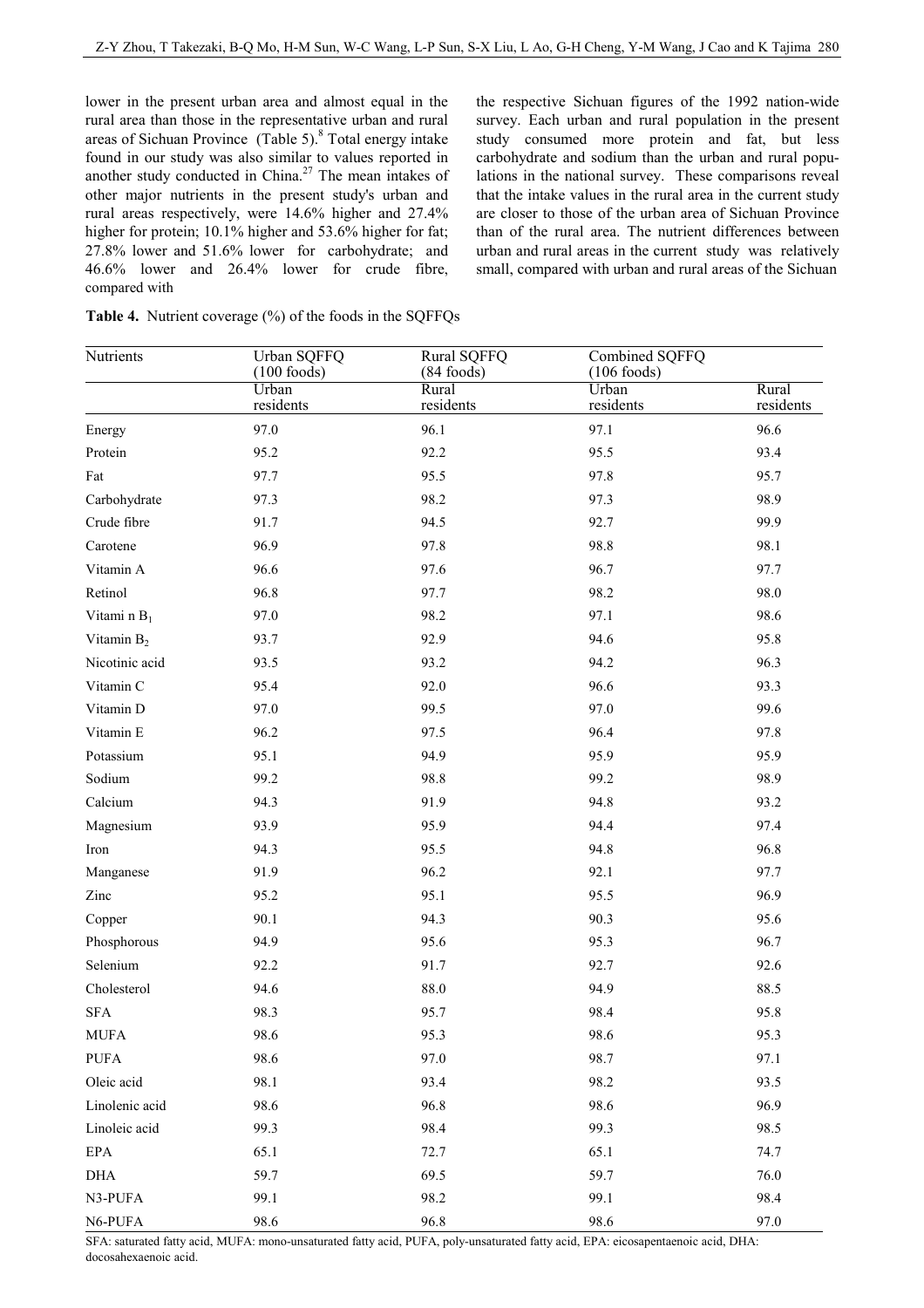and national surveys. The rural areas in the current study were located close to Chongqing City, whereas those in the nationwide survey were geographically distant from urban areas. Furthermore, dietary habits in Chongqing are changing, with more rapid economic progress and urbanization in rural areas than at the national level. Such factors could clearly impact to give smaller geographical variation in nutrient intakes and explain the differences between results in the present study and the nationwide survey.

 More fat, especially plant fat, was consumed in the present rural area than the urban area. The same method for its measurement was employed in both areas by the same investigators in the same season, minimizing the systemic error for its estimation. This finding is in contrast to the trend observed in Sichuan Province.<sup>8</sup> However, higher fat intakes were observed in the rural areas compared with the urban areas in both the current study and the survey in Jiangsu Province.<sup>18</sup> The economic improvement in the rural area of the present study as well as previous studies was greater than that in Sichuan Province. This could have influenced the magnitude of the change in dietary habits with increased intake of protein and fat, because previous studies revealed a positive association between economic status and nutrient intakes.28,29 Furthermore, geographical variation in fat intake was apparent for plant oil, but not animal oil. Plant oil is used for cooking, which may lead to overestimation of intake, because residual amounts in the dishes and cooking procedures are relatively large as compared with other fats and foods.

 Sodium intake in males was 97.2% lower in the urban area and 53.1% lower in the rural area than those in the urban area of the Sichuan survey.<sup>8</sup> As we did not examine the urinary sodium concentrations to validate the estimation of its intake and no appropriate reports are available, further tests are needed to evaluate the accuracy

of the present results. Other minerals revealed relatively small differences (within 20%) in intake between the present study and the urban area of the nationwide survey, except for vitamin E, consumption of this being 59.2% higher in the rural area of the present study.

### *Food selection*

We selected food items for our SQFFQ, using CA and MRA methods. CA is suitable for evaluation of the absolute intake of foods and nutrients.<sup>12,22</sup> In contrast, selection by MRA is based on variance of nutrient intakes, and this method is more efficient for categorization. $30-32$  Therefore, the combination of these two methods for food selection provides us with a more suitable SQFFQ for use in case-control studies, which require relative comparisons of food and nutrient intakes between individuals with adequate variation. We independently developed urban and rural SQFFQs, and combined the food items selected in both SQFFQs as a combined SQFFQ, needed to cover both urban and rural populations for our study purpose of cancer epidemiology. The developed SQFFQ appeared to adequately cover target nutrient intakes in the present populations, except for EPA and DHA. Major sources for these are fish and eggs, but consumption of these by the subjects was infrequent, with a wide range of inter- and intraindividual variation.

# *Methodological issues*

A limitation of the present study is the relatively small sample size, limiting the statistical power to compare nutrient intakes between areas. However, Willett documented that 200 data sets with 3-day WDRs are sufficient to estimate the variation of food and nutrient intakes between individuals for the development of a food frequency questionnaire.<sup>12</sup> However, it must be remembered that dietary habits differ considerably between the

**Table 5**. Macro- and selected micronutrients intake for both male and female in current, Sichuan and national surveys

|                   | Urban                |                      |                       | Rural                |                      |                       |
|-------------------|----------------------|----------------------|-----------------------|----------------------|----------------------|-----------------------|
| Nutrients         | <b>Current Study</b> | Sichuan <sup>a</sup> | National <sup>a</sup> | <b>Current Study</b> | Sichuan <sup>a</sup> | National <sup>a</sup> |
| Energy (kcal)     | 2300.8±668.3         | $2473.2 \pm 786.9$   | 2394.6±793.7          | 2446.7±745.8         | $2440.3 \pm 685.8$   | 2294.0±700            |
| Protein $(g)$     | $80.8 \pm 26.0$      | $69.0 \pm 25.3$      | $75.1 \pm 27.1$       | $78.9 \pm 25.2$      | $57.3 \pm 17.6$      | $64.3 \pm 22.9$       |
| Fat $(g)$         | $86.2 \pm 47.9$      | $77.5 \pm 45.4$      | 77.7±47.7             | $102.6 \pm 61.1$     | $47.6 \pm 38.4$      | $48.3 \pm 34.3$       |
| Carbohydrate (g)  | $287.5 \pm 96.3$     | $367.4 \pm 127.5$    | $340.5 \pm 115.5$     | $291.5 \pm 76.0$     | $441.8 \pm 125.6$    | $397.9 \pm 131.0$     |
| Crude fibre $(g)$ | $9.89 \pm 5.78$      | $14.5 \pm 24.4$      | $11.6 \pm 8.7$        | $9.65 \pm 6.44$      | $12.2 \pm 10.7$      | $14.1 \pm 10.4$       |
| Vitamin A (ug)    | $348.9 \pm 863.0$    | $365.8 \pm 1069.7$   | $277.0 \pm 951.5$     | $308.2 \pm 570.7$    | $81.6 \pm 345.4$     | 94.2±588.4            |
| Vitamin $C$ (mg)  | $81.1 \pm 46.1$      | $99.1 \pm 75.9$      | $95.6 \pm 73.4$       | $78.1 \pm 48.6$      | $107.0 \pm 80.5$     | $102.6 \pm 87.3$      |
| Vitamin E (mg)    | $29.8 \pm 15.9$      | $28.4 \pm 16.0$      | $37.4 \pm 34.9$       | $33.3 \pm 27.7$      | $13.6 \pm 10.1$      | $29.5 \pm 37.3$       |
| Potassium (mg)    | 1986.7±644.3         | $1952.9 \pm 1006.2$  | $1886.3 \pm 862.9$    | 1948.8±558.9         | $1761.0 \pm 827.1$   | $1863.5 \pm 1003$     |
| Sodium (mg)       | 3196.4±1496.8        | $6302.0 \pm 5357.2$  | 7258.8±6375.8         | $4146.8 \pm 2177.3$  | $6348.8 \pm 5641.9$  | 7042.9±6879           |
| Calcium (mg)      | $431.2 \pm 187.1$    | $461.7 \pm 362.2$    | 475.9 ± 323.9         | $444.6 \pm 169.9$    | $271.7 \pm 146.7$    | $378.2 \pm 318.3$     |
| Selenium (ug)     | $48.7 \pm 22.8$      | $53.8 \pm 109.2$     | $52.3 \pm 34.2$       | $46.6 \pm 20.9$      | $31.0\pm 40.4$       | $36.7 \pm 29.2$       |

a) Reference 5.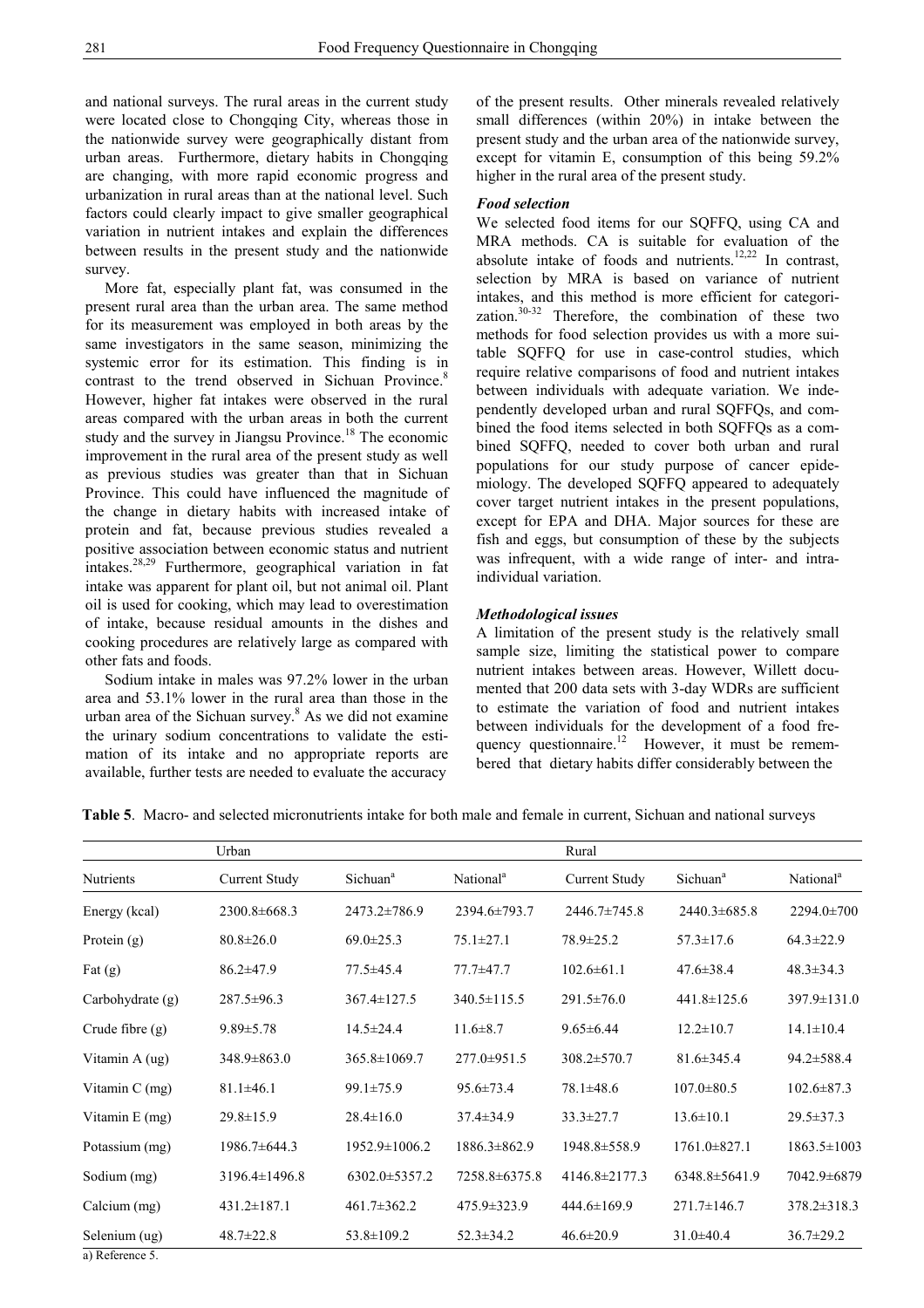US and China. We recruited 198 urban and 214 rural subjects in the previous study of Jiangsu Province, China, and developed a corresponding SQFFQ with sufficient coverage rates of nutrient intakes.<sup>18</sup> The random sampling of study subjects minimizes selection bias. Nevertheless, it is difficult to determine if their dietary habits were representative of the study area because of the small sample size and the random variation. Selection of the rural areas located within 40 kilometers of the urban areas may be representative of the cancer patient population, based on the data of our pilot survey. These 'rural' areas, however, may not be truly representative of rural areas located further away. We had a high response rate for participation, because of the close relationship between the study subjects and investigators. This relationship, however, did not bias the selection of subjects, because we randomly selected the subjects before participation. Another limitation is the short period of WFRs, which may underestimate differences within individuals and between seasons. Therefore, we intentionally added 13 food items into the combined SQFFQ to cover seasonal variation. Although we standardized the weighing method to reduce measuring error, misclassification of intake amount per dish must also be considered with respect to Chinese culture. Chinese people usually share a dish with family members. However, the similar values  $(6.4\%$ higher in the urban males) for total energy intake with those of the Chinese DRI (Dietary Reference Intake) suggest the impact of the misclassification on intake amount might be small.<sup>33</sup>

 In summary, we have developed a data-based SQFFQ covering both urban and rural populations of Chongqing. Geographical variation of nutrient intakes between urban and rural areas (40km from a city) was found to be small, except for vitamin B1, sodium, fat and some fatty acids, although fat intake has the potential for over-estimation. Further reliability and reproducibility tests are now needed to assess the applicability of the SQFFQ for an epidemiological study.

#### **Acknowledgements**

Contributors: Toshiro Takezaki and Kazuo Tajima contributed to the study design. Zi-Yuan Zhou was the principal investigator and prepared the report. Bao-Qing Mo and Ying-Ming Wang coordinated record-linkage with the nutritional data of the Food Table. Hua-Ming Sun, Li-Ping Sun, Sheng-Xue Liu, Lin Ao and Guo-Hua Cheng contributed to the data collection and preparation of the survey. Wen-Chang Wang contributed to the statistical analysis. Toshiro Takezaki, Jia Cao and Kazuo Tajima supervised the study activities and edited the report.

The authors would like to thank the research staff from the Faculty of Preventive Medicine, Third Military Medical University, and the local health administration of Sha-Ping-Ba for their cooperation in conducting the interviews. We are also grateful to Li YJ and Zhou LJ for help in preparing the survey and for data input. This work was supported in part by a Grantin Aid for Scientific Research on Special Priority Areas of Cancer from the Japanese Ministry of Education, Culture, Sports, Science and Technology, and a Major International (Regional) Joint Research Projects (30320140461) from the National Natural Science Foundation of China (NSFC).

#### **References**

- 1. Zhai FY, Jin SG, Ge KY, Ma HJ, Wang JM. Dietary intake and nutritional status of Chinese adults with different socioeconomic levels. J Hygiene Res 1995; 24: 40-43 (in Chinese).
- 2. Ge KY, Zhai FY, Yan HC, Cheng L, Wang Q, Jia FM. The dietary and nutritional status of Chinese population in 1990s. Acta Nutrimenta Sinica 1995; 17: 123-134 (in Chinese).
- 3. Chen CM. Nutrition status of the Chinese people. Biomed Enviro Sci 1996; 9: 81-92.
- 4. Junshi Chen. Dietary transition in China and its health consequences. Asia Pac J Clin Nutr 1994; 3 (3): 111-114.
- 5. Yang J, Zhang HY, Zhou BF, Wu YF, Li Y. Mortality and its correlates in prospective study of 10 Chinese populations. Prevention and Control for Chronic Diseases of China 1996; 4: 205-207 (in Chinese).
- 6. Hsu-Hage BH-H and Wahlqvist ML. Cardiovascular risk in adult Melbourne Chinese. Aust J Public Health 1993; 17 (4): 306-313.
- 7. Hsu-Hage BH-H and Wahlqvist ML. Assessing food and health relationship: a case study of blood pressure alteration in adult Melbourne Chinese. Asia Pac J Clin Nutr 1994; 3 (3): 103-110.
- 8. Ge KY, Zhai FY, Yan HC. The dietary and nutritional status of Chinese population (1992 national nutrition survey). Volume One. 1st ed. Beijing: People's Health Publishing House 1996 (in Chinese).
- 9. Barrett CE. Nutrition epidemiology: how do we know what they ate? Am J Clin Nutr 1991; 54 (Suppl): S182-S187.
- 10. Bingham SA, Gill C, Welch A, Cassidy A, Runwick SA, Oakes S, Lubin R, Thurnham DI, Key TJ, Roe L, Khaw KT, Day NE. Validation of dietary assessment methods in the UK arm of EPIC using weighed records, and 24-hour urinary nitrogen and potassium and serum vitamin C and carotenoids as biomarkers. Int J Epidemiol 1997; 26 (Suppl): S137-S151.
- 11. Wirfalt AK, Jeffery RW, Elmer PJ. Comparison of food frequency questionnaires: the reduced Block and Willett questionnaires differ in ranking on nutrient intakes. Am J Epidemiol 1998; 148: 1148-1156.
- 12. Willett W. Nutritional epidemiology, 2nd ed. New York: Oxford University Press, 1998.
- 13. Jain M, Howe GR, Rohan T. Dietary assessment in epidemiology: comparison on food frequency and a diet history questionnaire with a 7-day food record. Am J Epidemiol 1996; 143: 953-960.
- 14. Posner BM, Martin-Munley SS, Smigelski C, Cupples LA, Cobb JL, Schaefer E, Miller DR, D'Agostino RB. Comparison of techniques for estimating nutrient intake: the Framingham Study. Epidemiology 1992; 3: 171-177.
- 15. Hsu-Hage BH-H and Wahlqvist ML. A food frequency questionnaire for use in Chinese populations and its validation. Asia Pac J Clin Nutr 1992; 1 (4): 211-223.
- 16. Xu L, Porteous JE, Phillips MR, Zheng S. Development and validation of a calcium intake questionnaire for postmenopausal women in China. Ann Epidemiol 2000; 10: 169-175.
- 17. Dai Q, Shu XO, Jin F, Potter JD, Kushi LH, Teas J, Gao YT, Zheng W. Population-based case-control study of soyfood intake and breast cancer risk in Shanghai. Br J Cancer 2001; 85: 372-378.
- 18. Wang YM, Mo BQ, Takezaki T, Imaeda N, Kimura M, Wang XR, Tajima K. Geographical variation in nutrient intake between urban and rural Areas of Jiangsu Province, China and development of a semi-quantitative food frequency questionnaire for middle-aged inhabitants. J Epidemiol 2003; 13: 80-89.